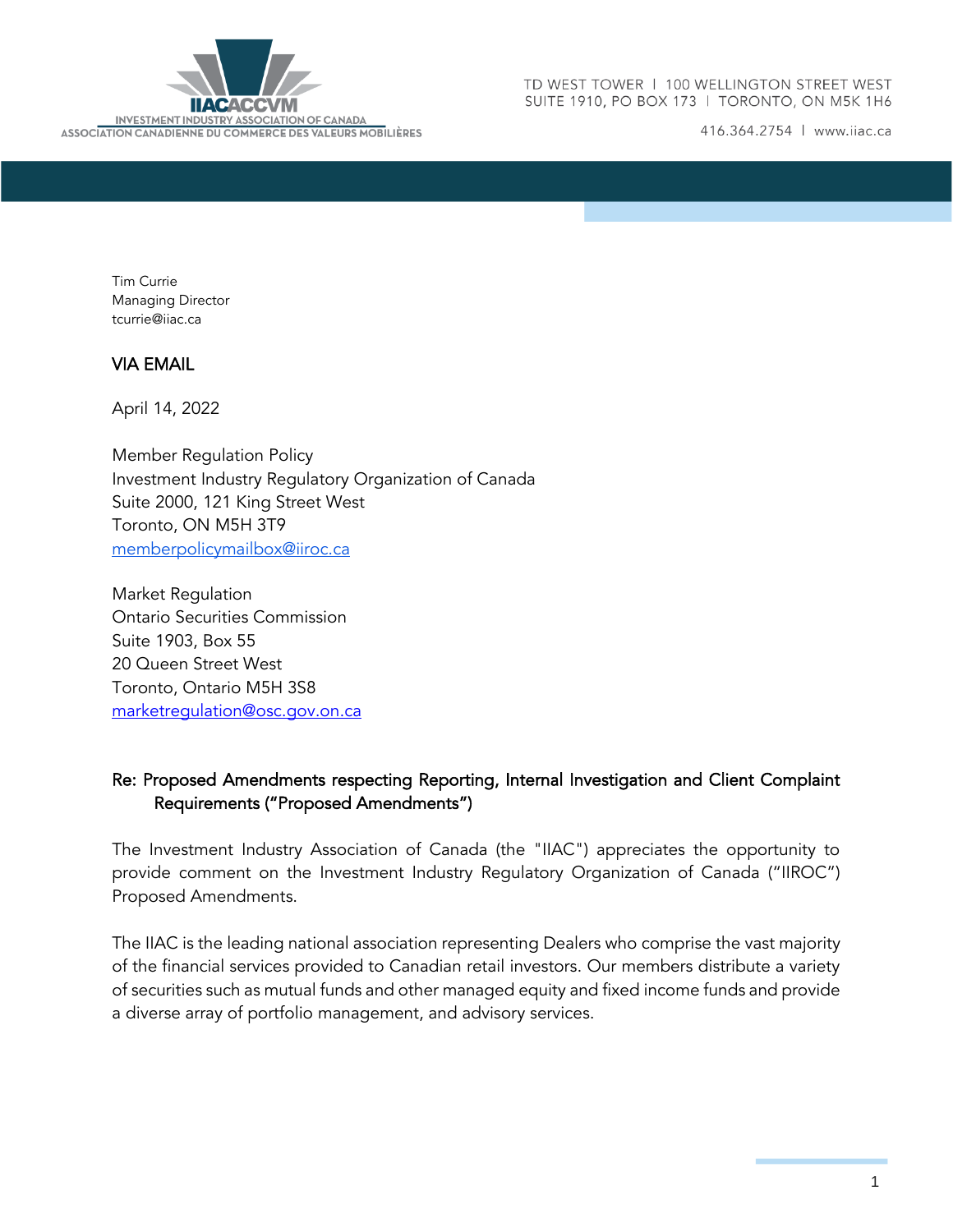Summary: The IIAC is concerned that proposed changes to IIROC's complaint handling rules are untimely and result in an uneconomical use of resources, without clear investor benefit.

### Key Recommendations:

- The consultation should be postponed until after the client complaint handling rules for the consolidated SRO are published to allow all stakeholders, particularly Mutual Fund Dealers and their investor clients, to fully consider and comment on the harmonized rules that will apply
- The definition of serious misconduct is overly broad. It also unnecessarily includes certain activities such as the Best Execution and Client Priority Gatekeeper Obligations which should remain in UMIR Rule 10.16. The UMIR Rule can result in a better client outcome as non-material violations are expeditiously resolved.
- IIROC should publish the Updated Guidance on the Proposed Amendments and provide a comment period on the complete rule proposal before the final version of the Proposed Amendments are released

# Consultation Timing

The timing of IIROC's consultation and request for comment on the Proposed Amendments is out of step with the work of the CSA's Integrated Working Committee and the launch of the New SRO in nine months time. Asking stakeholders to review and comment on changes to IIROCs complaint handling rules, without the details of what will be carried forward into the consolidated rules of the New SRO, is not appropriate and is an inefficient use of time and resources. We recommend IIROC postpone the consultation on the Proposed Amendments until after the New SRO complaint handling rules are published and stakeholders have time to review these rules. We do not believe there is any negative impact to investors if the consultation is conducted after existing SRO rules are harmonized under the New SRO.

Postponing the consultation until after the New SRO's complaint handling rules are published will also provide Mutual Fund Dealers and MFDA registrants with the opportunity to comment on the rule changes that they will be required to comply with under the New SRO. It is critical that Mutual Fund Dealers be given the opportunity to participate in any consultation that may affect their business processes and compliance obligations. We note that the Proposed Amendments, if approved, would result in some inconsistencies with how complaints are required to be handled by MFDA members, such as the test for what constitutes a reportable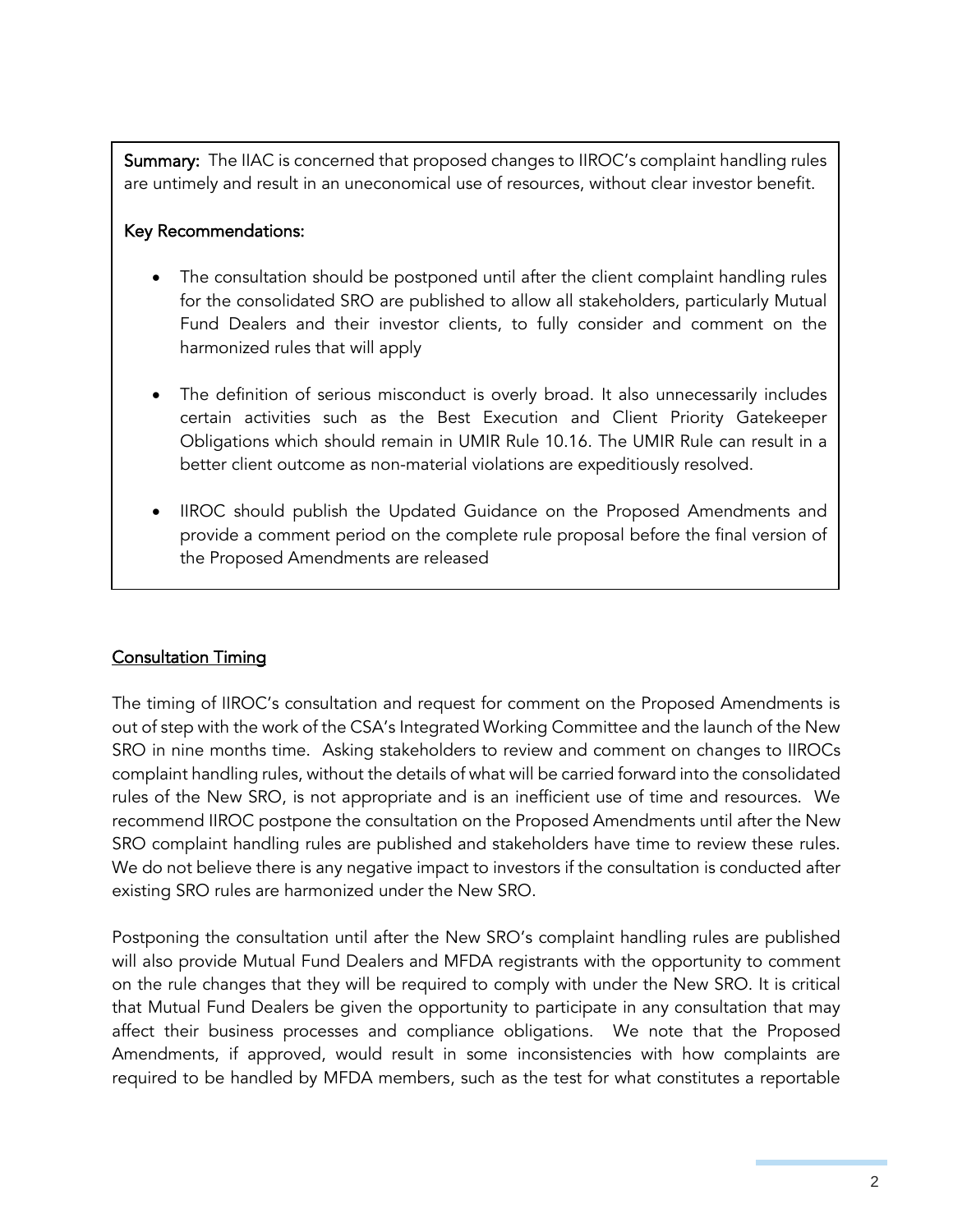matter; the requirements to report investigations; and the definition of compensation. Proceeding without mutual fund dealer input to the consultation would be a significant oversight.

# The Definition of Serious Misconduct

# A. Generally

The Proposed Amendments are intended to provide a clear and consistent understanding of what is to be investigated and reported by all Dealers, codifying existing best practices. To achieve these objectives, new defined terms have been introduced, including a principles-based definition of "serious misconduct". The definition of serious misconduct is very broad. Depending on the interpretation of "reasonable risk of material harm" and "any applicable laws", almost any misconduct could be considered a serious misconduct matter. This will have a significant impact on business level supervisory processes and oversight activities conducted by compliance staff. In addition, to provide clarity and consistency across Dealers, the definition of serious misconduct should be made exhaustive, rather than inclusive.

The interpretation of "material risk of harm" is critical when there is a misconduct infraction as this is the primary determinant of a serious misconduct violation and as noted above, is then required to be reported. Section 4.2 Updated Guidance of the Notice states that additional guidance will be issued with the final version of the Proposed Amendments to clarify "material risk of harm and certain serious misconduct activities". Publishing this guidance with the final rules is not appropriate as it does not allow stakeholders to consider and comment on IIROC's interpretation of this important term and what the regulator considers to be a serious misconduct activity. As the definition of serious misconduct is principles-based, stakeholders should be provided this guidance before the final rule is published and provided the opportunity to provide comment on the entire framework.

With respect to part (ii) of the definition of serious misconduct, the Proposed Amendments refer to "any applicable laws" which should be deleted as IIROC requirements and securities laws encompass all obligations within IIROC jurisdiction. While an alleged breach of a non-securities law may affect an individual's fitness for registration, there are rules that set out the obligations under that process which is distinct from this consultation.

The activities that IIROC proposes to include in its definition of serious misconduct include some activities that may not give rise to material harm and/or may otherwise be addressed efficiently and in the clients' best interest. Notwithstanding, Dealers would be required to report these activities. This increased reported did not result in investor benefit.

# B. Suitability

The serious misconduct definition also includes possible violations of the suitability determination obligation in Rule 3400. While the inclusion of suitability within the definition of serious misconduct makes sense if it is part of a client complaint, for example, the requirement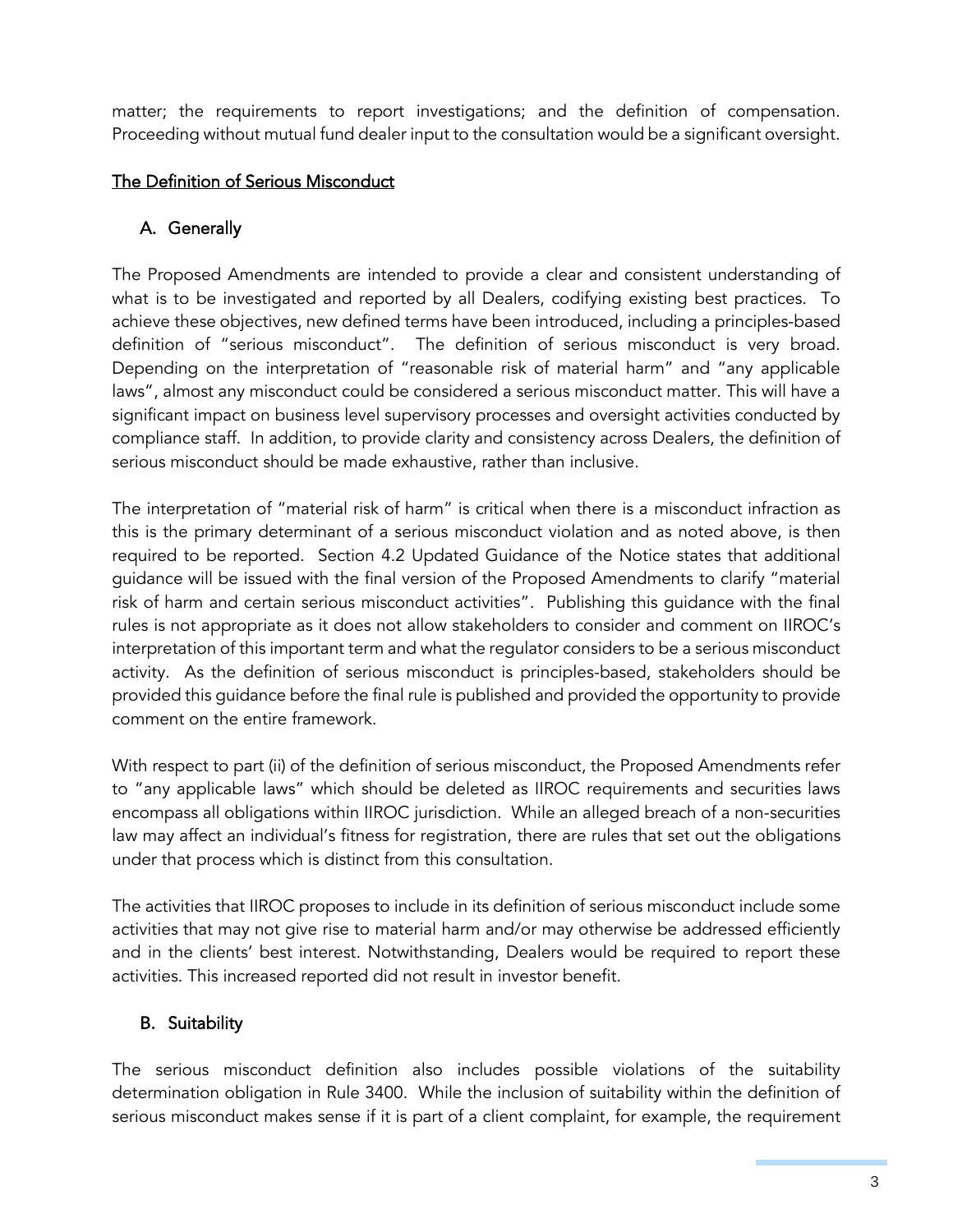to conduct and report an investigation into every potential violation of suitability is excessive. Suitability is a major focus of Tier 1 and Tier 2 trade surveillance, with potential violations being investigated and addressed, in the clients' best interest, under these programs. In addition, the volume of reporting for any dealer will be significant and across the industry, IIROC will be inundated with reports that have very low value. Accordingly, suitability should be carved out of the definition of serious misconduct unless it pertains to a client complaint.

## C. Best Execution and Client Priority

IIROC's Notice fails to provide an adequate policy reason for bifurcating the Gatekeeper Obligations in UMIR Rule 10.16. The Notice indicates that the best execution and client priority requirements are moved to Rule 3700 as these activities create a real risk of material harm to the client or the capital markets, or there is material non-compliance with IIROC requirements, security laws or any other applicable laws. This suggests that violations of the other Gatekeeper Obligations do not result in a material risk to clients or the capital markets, which we do not believe is correct and does not provide a policy reason to change the reporting of Gatekeeper Obligations.

Under current UMIR Rules, the result of an investigation is reported if there is a material violation of a Rule, which allows for timely resolution of non-material violations. In the Proposed Amendments, all best interest and client priority violation are considered "serious misconduct" matters and there is no materiality consideration for these types of violations. Therefore, there is no ability to expeditiously resolve non-material violations which can provide for a better outcome for the client.

As IIROC has not identified any systemic problems with how these trade desk compliance matters are currently managed, and for the reasons detailed above, the best execution and client priority obligations should remain under UMIR Rule 10.16.

If the best execution and client priority obligations are included in Rule 3700, each violation will need to be reported multiple times; when becoming aware of a violation; when commencing an investigation; and upon the conclusion of the investigation regardless of the finding of the investigation. Reporting multiple times will significantly increase the compliance burden associated with these violations. Moreover, it will be difficult for non-executing Dealers to report as executing Dealers are better placed to monitor, investigate, and report violations based on patterns and other criteria with data at their disposal. Therefore, we suggest that a materiality threshold be added for best execution and client priority violations if they are moved to Rule 3700, which would reduce the compliance burden for Dealers, without negatively impacting client outcomes.

In Appendix 4 – Blackline of Proposed Amendments to UMIR, there is a proposed addition of "other" to section (6) of UMIR 10.16 Gatekeeper Obligations of Directors, Officers and Employees of Participants and Access Persons (last paragraph). It is not clear what other selfregulatory entity would require the reporting of an investigation into a UMIR rule violation.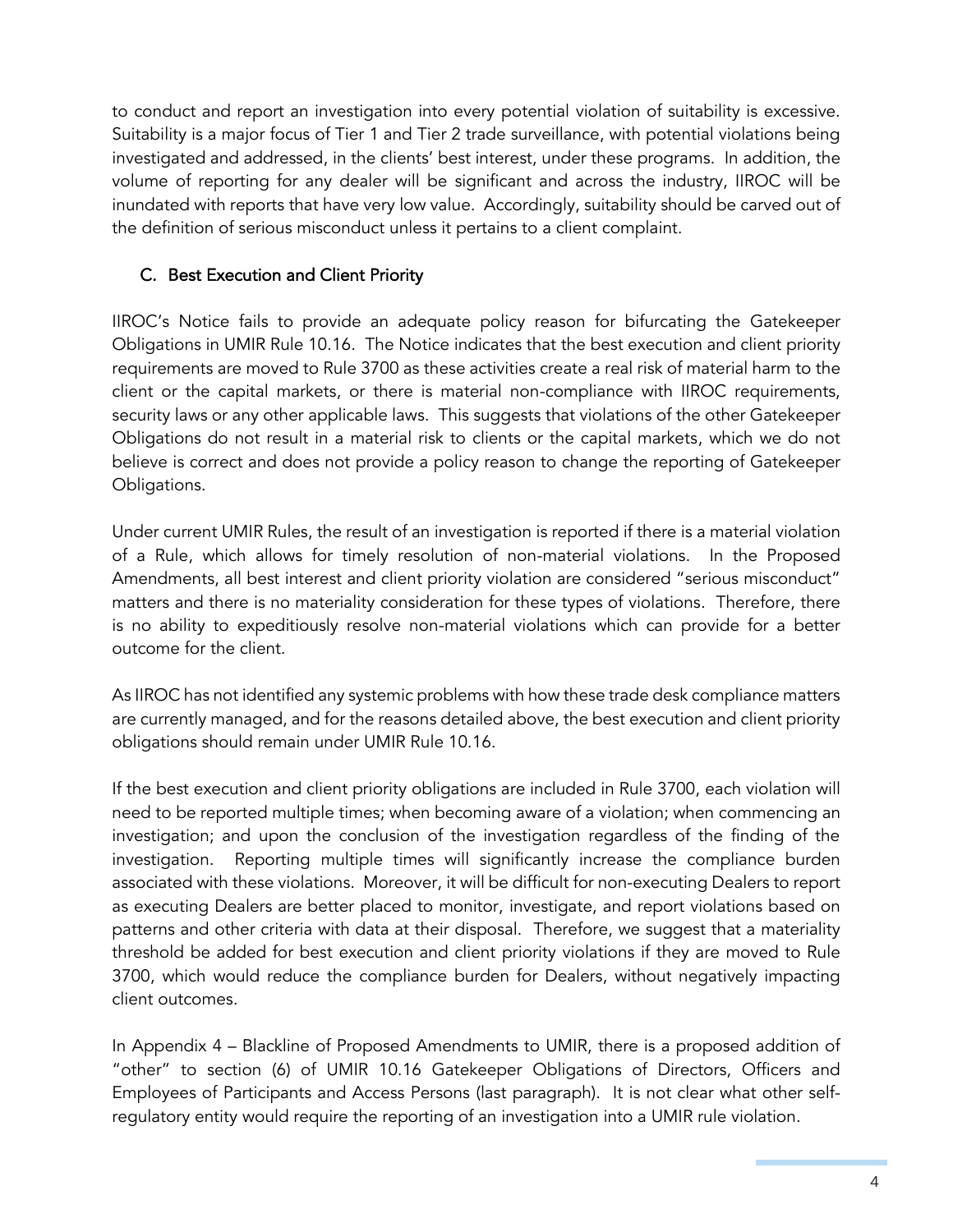### Reporting Requirements

The definition of serious misconduct includes material breach of client personal information that is under the Dealer Member's control. As breaches of personal information are already required to be reported to the Privacy Commissioner, there would be duplication of reporting and investigation obligations if the Proposed Amendments are adopted. To avoid this duplication, we recommend that this requirement be removed from the definition of serious misconduct.

Some of the Approved Person obligations in Rule 3710 are overly broad and/or require the reporting of unproven allegations. Specifically, being charged with a criminal offence is an unproven accusation and should not be included in 3710(1)(e)(i), 3710(2)(d)(i) and 3711(1)(d)(i). Similarly, "investigations" are preliminary in nature and should not be included in 3710(1)(e)(ii) and (iii), 3710(2)(d)(ii) and (iii), and 3711(1)(d)(ii) and (iii).

Please note that the clean (Attachment 1) and blackline (Attachment 2) copies of the Proposed Amendments are not consistent in the use of clause and sub-clause identifiers. All references to rule clauses in this letter are based on the clean copy of the Proposed Amendments.

Appendix 8 - Impact Assessment, indicates that the policy reasons for including" reporting when Approved Persons and employees are subject to investigations" includes ensuring IIROC is aware when another regulatory body investigates an Approved Person or a Dealer Member's employee. The Impact Assessment goes on to say this will help IIROC communicate with other regulators on overlapping files, assess a dealer's risk of non-compliance to inform examinations and assess an Approved Person's or employee's fitness for registration/approval should they submit and application. These are poor policy reasons as overlapping and duplication of files should be avoided. As investigations are not determinative, these processes have no relevance to registration and an individual's fitness for registration, and in the case of an employee, should only be assessed if an application for registration is submitted. Due to privacy concerns and lack of relevance, it is not appropriate to prospectively report investigations particularly with respect to employees who are not registrants and over whom IIROC has no jurisdiction

New rule 3710(2), requires Dealer Members to develop policies and procedures to ensure that their employees report certain matters defined in the rule. To comply with this rule, Dealer Members may need to re-write their employment contracts to incorporate the requirements of the rule, compelling employees to report in accordance with the rule. As a result, there may be employment law issues that will affect a Dealer Members ability to comply with the rule in some jurisdictions. In addition, as employees are not Approved Persons and are not under IIROC regulatory jurisdiction, it is not clear on what basis IIROC will govern these employees and what sanctions IIROC will be imposing on employees if they are required to report to IIROC. Further, the Proposed Amendments fail to provide data to substantiate any harm to clients arising specifically from employees at dealer firms. As such, IIROC should remove references to employees throughout the Proposed Amendments.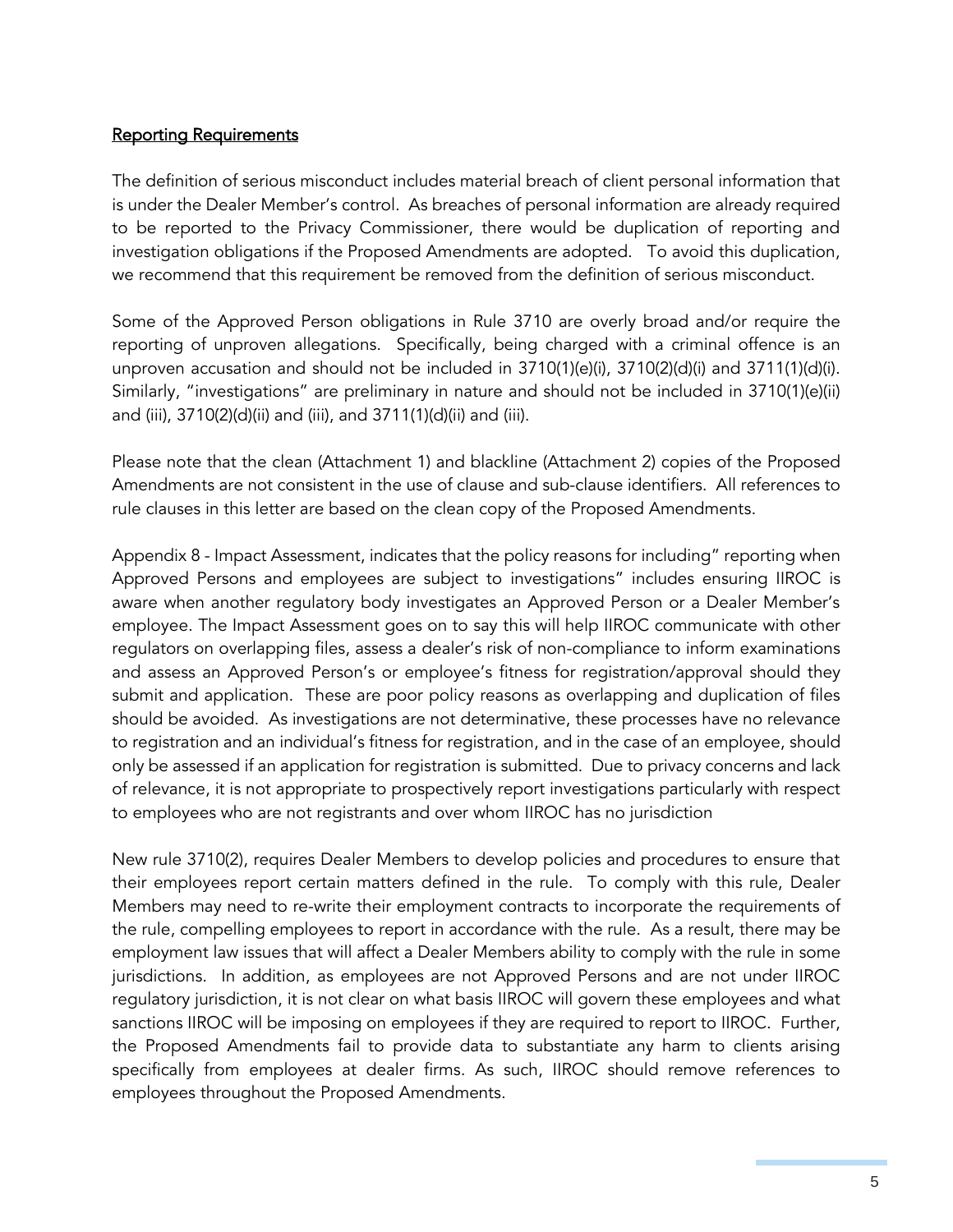The new requirement 3711(1)(b), requiring a Dealer Member to report to IIROC if the Dealer Member or Approved Member or employee has paid substantial compensation to a client either directly or indirectly, should be modified to limit the reporting to compensation paid in relation to a client complaint. There are many service-related reasons for compensating a client that have nothing to do with a complaint and we believe these are outside of the intended scope of the rule. Appendix 8 of the Notice indicates that the net positive of the reporting of substantial compensation is to help IIROC investigate potential rule violations, assess a Dealer's risk of noncompliance to inform IIROC examinations and assess an Approved Person's or employee's fitness for registration, should they apply. However, the reasons for and amount of compensation paid to a client can be established for valid business reasons and not in relation to rule violations. Therefore, the policy rational for this new rule is not substantiated.

The clarification in sub-clause 3711(1)(d)(ii), that dealers must report any time a Dealer Member, a current or former Approved Person or employee named as a defendant or respondent in, or is the subject of, any proceeding, disciplinary action, or investigation alleging contravention of any securities laws or applicable laws, is not reasonable and should be restricted to securities related matters and, as noted above, employees should not be included. Appendix 8 of the Notice indicates that this clarification will have a "minor impact" on Dealers. However, developing and implementing policies and procedures to require the reporting of this information to the Dealer and developing monitoring and reporting processes can be complex and costly, especially for large Dealers. IIROC's assessment that this is a minor impact is significantly understated. The "Net Positive" resulting from this requirement, as detailed in the Appendix 8, is IIROC will have more information to help assess a Dealer's risk of non-compliance to inform examinations and to assess an Approved Person's or employee's fitness for registration, should they submit an application. As there are disclosure and reporting obligations when fitness for registration is conducted, the benefit is limited. Therefore, the cost/benefit of reporting alleged violation of all laws and any civil claim is not substantiated.

One of the stated purposes of the Proposed Amendments is to reduce duplicative reporting by eliminating overlapping ComSet reporting requirements. With this objective in mind, IIROC should not require multiple ComSet reports for the same underlying conduct matter. For example, a complaint that alleges serious misconduct could give rise to three separate reporting obligations, namely as a complaint matter, an investigation, and possibly a discipline matter. IIROC should clarify that a single report can be made, so long as it is updated as appropriate to include required details. (e.g. report on discipline within the client complaint event report).

Client Complaint Reporting discrepancy - Rule 3711(2) vs. Rule 3751(1): The retail client complaint obligations set out in Part E apply only to complaints alleging "serious client-related misconduct", while the reporting obligation in Rule 3711(2) applies more broadly to "all complaints involving allegations of serious misconduct*...*". As a result, the current proposal requires Dealers to report complaint matters in respect of which the requirements of Part E do not apply. The ComSet reporting obligation should accordingly be limited to complaint matters that fall within Part E, complaints alleging serious client-related misconduct*.*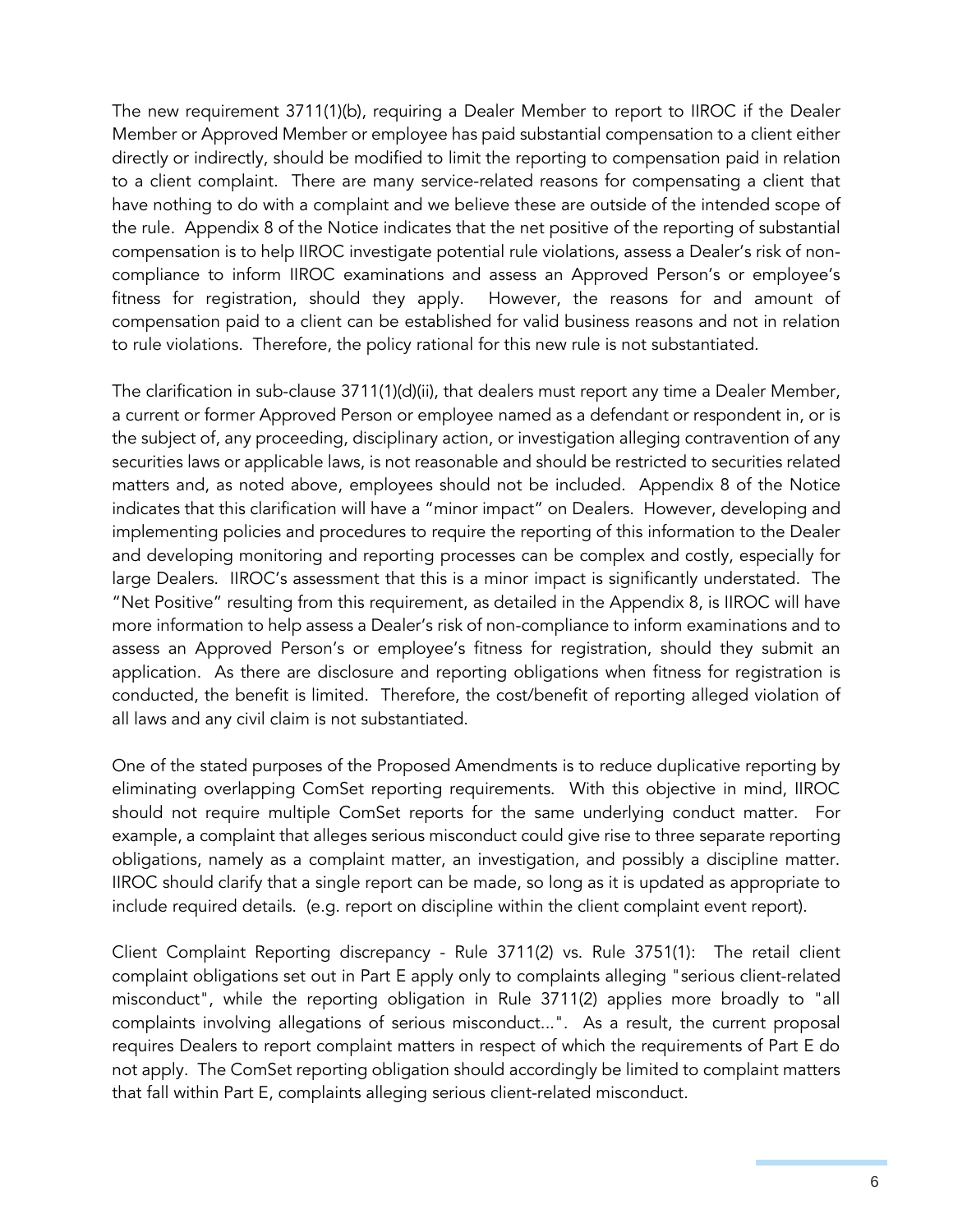## **Client Complaints**

The definition of complaint is very broad and includes verbal complaints. As all serious misconduct complaints must be reported and investigated and the Proposed Amendments require Dealers to report at each stage of the investigation process, most Dealers will have increased reporting and investigation obligations. The requirement to respond to all verbal complaints will also increase the reporting obligations for Dealers as the Proposed Amendments no longer permits Dealers to conduct a preliminary investigation of verbal complaints to determine if the allegation has merit. This increase in reporting will impact resource requirements at most Dealers.

In accordance with Part E – Client Complaints, the client complaint file requirements of Rule 3758, may satisfy the internal investigation requirements of rule 3720(1) and the investigation records requirements of rule 3721. We recommend that the Proposed Amendment to Rule 3720(1), be amended such that for client complaints, the internal investigation is the investigation of the complaint itself. Conduct that is the subject of a reported complaint should not need to be reported separately as an internal investigation matter.

Rules 3755(2) and 3756(3) - Complaint acknowledgement letter and Response to client complaints:

The Proposed Amendments requires the acknowledgement letter and the response letter to be "written in plain language and be in a format readily accessible and understandable by the complainant". However, IIROC's commentary at 1.19 notes, as an example, that the above requirements mean that if a client can only read Mandarin, and is serviced in Mandarin, the Dealer would have to respond in writing in Mandarin. While the primary IA relationship may be conducted in a given language (e.g. Mandarin), we expect that most Dealers' documentation (account agreements, statements, etc.) are provided in an official language of Canada. In this context, it's not clear why complaint correspondence should not be consistent with the language of the documentation that governs the legal relationship. To the extent that formal translations are mandated, such a requirement would involve additional time, which could jeopardize the ability to meet mandated deadlines. Any additional expense incurred by Dealers should be able to be offset with reasonable fees, consistent with other legal obligations such as requests for documents under privacy legislation.

Rule 3759(1)(e) - the 90-day deadline for substantive response from internal dispute resolution service:

While this 90-day deadline reflects a reasonable baseline expectation, it should be subject to the same flexibility afforded to the initial substantive response letter, as set out in Rule 3756(5), namely, the ability to inform the client if the dispute resolution service is unable to provide a substantive response within 90 days, including the reason for the delay and the new estimated time of completion.

With the new Financial Consumer Protection Framework coming into force on June 30, 2022, and with the impending publication of the AMF Draft Regulations on Complaint Handling and